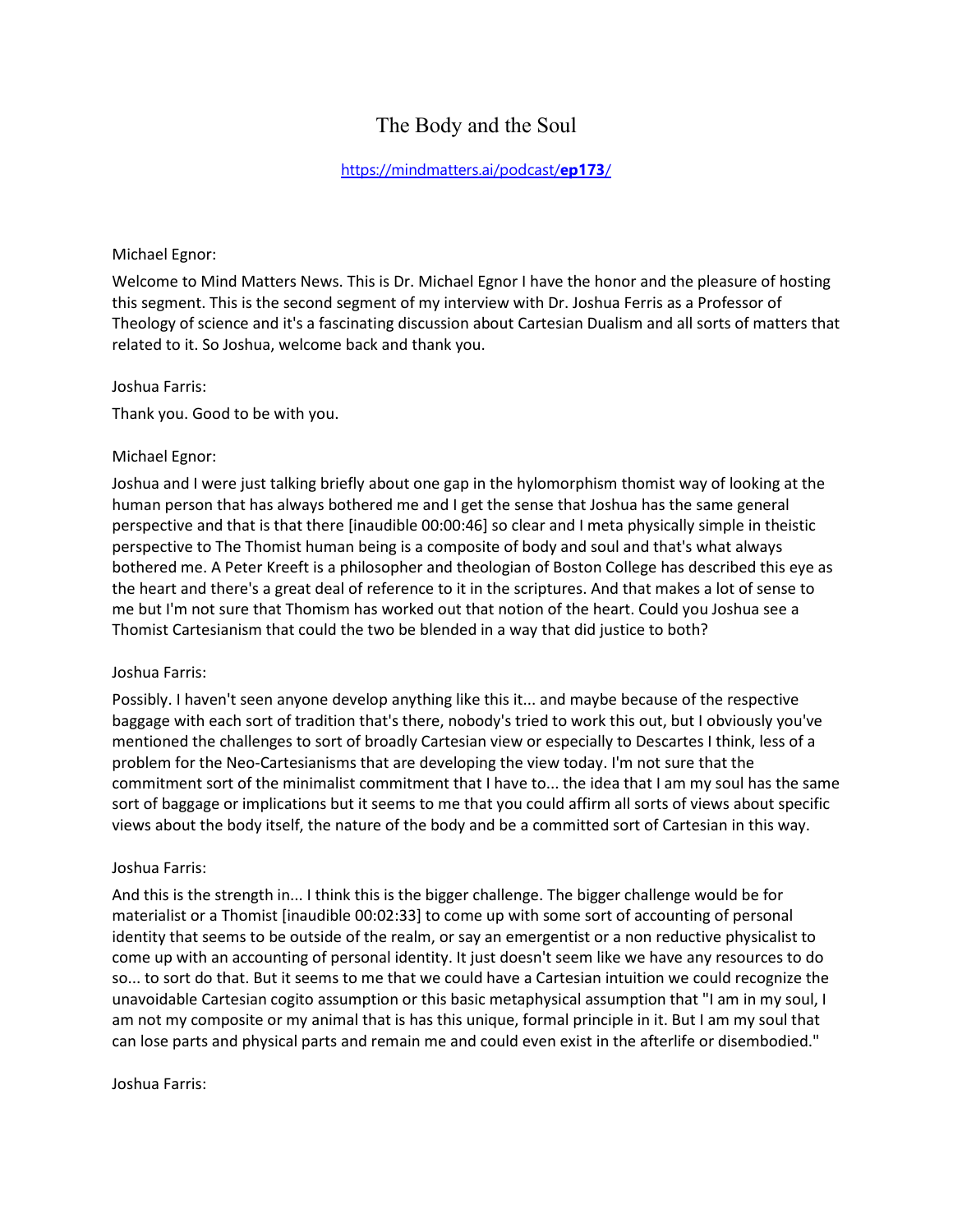That seems the harder problem to me to explain on other views but it seems perfectly compatible that you could have a more of a robust, nearest Telian view of the body or you could have a view of the body that is a complex set of phenomenal properties, like something like Berkeley's view or you could affirm something else that there are these higher order teleological principles that are organizing the body that I interact with, that doesn't in any way undermine the Cartesian intuition. But again, I think as a Cartesian one could have a robust functionally integrated relationship with the body that is meaningful and robust and doesn't denigrate the body to mere machinery and as a Cartesian also, I don't think I'm committed to I even Descartes claim that the beasts are mindless or soulless. If they do have some sort of consciousness or first person consciousness in particular, then they would have something like they would have a soul like I do that would have to be created by God. And I think that's okay.

# Michael Egnor:

[inaudible 00:04:59] Yeah. What has led me to a Thomist view and I must say that had it not been for neuroscience, which is what led me to a Thomist view, I would probably be a Cartesian because I do agree that there's a great deal. There's a great deal to say for it. Although my sense of Cartesianism is that the closer we get to Berkeley and idealism, the better Cartesianism that it gets it is that I think it's my sense is it's not idealistic enough because it's really the Cartesian understanding that it matter. That bothers me more than the Cartesian understanding of the soul, but I don't know that there's so separable, meaning that part [inaudible 00:05:42] the pun, meaning that if there's a metaphysical glitch in general, Cartesian metaphysics it really impairs the Cartesian understanding of the soul.

# Michael Egnor:

If whatever the body mind soul relationship, I think we would all agree that it needs to be fit in as a coherent whole with nature. I'm not a naturalist, but we are obviously a part of nature in a very meaningful way. And so the whole metaphysical view has for me and I think idealism is very nice that way in that I think you can get a consistent coherent metaphysical perspective from a Berkeley metaphysical way of looking at things. And you can do the same with Thominism I don't think you can do it with Cartesian.

# Joshua Farris:

Yeah. So let me ask you some, a couple questions. So, it seems to me that my reticence to move in the direction of a sort of Berkeley [inaudible 00:06:45] or I guess you might call it Cartesian idealist view that has a Berkelian flare to it because Berkeley doesn't sort of specify in a robust way, from what I recall reading in a robust way, these sort of individual essence or individuality or the particularity issue that just naturally comes out of a Cartesian way of approaching these issues. But it seems to me the reason why I've been reticence and to go in sort of more robust, idealist direction is that if you take... this is getting into your specialty. So this is out of my specialty in neuroscience you have these split brain experiments, right? And you have evidence that suggests that there are split perspectives that in emerge or causally come about as a result of the split brain and you have other neuro-scientific experiments that suggest similar phenomena, which seems to support something like a more robust substantial dualism that is not had... on maybe an idealism.

# Joshua Farris:

I mean, that's an open question. I'm sure a Berkeley an idealists have ways of explaining that but it doesn't seem to be intuitive or the product say of common sense. And this is another sort of larger issue with Berkeley an idealist or some sort of similar view is that it just, isn't the product of common sense.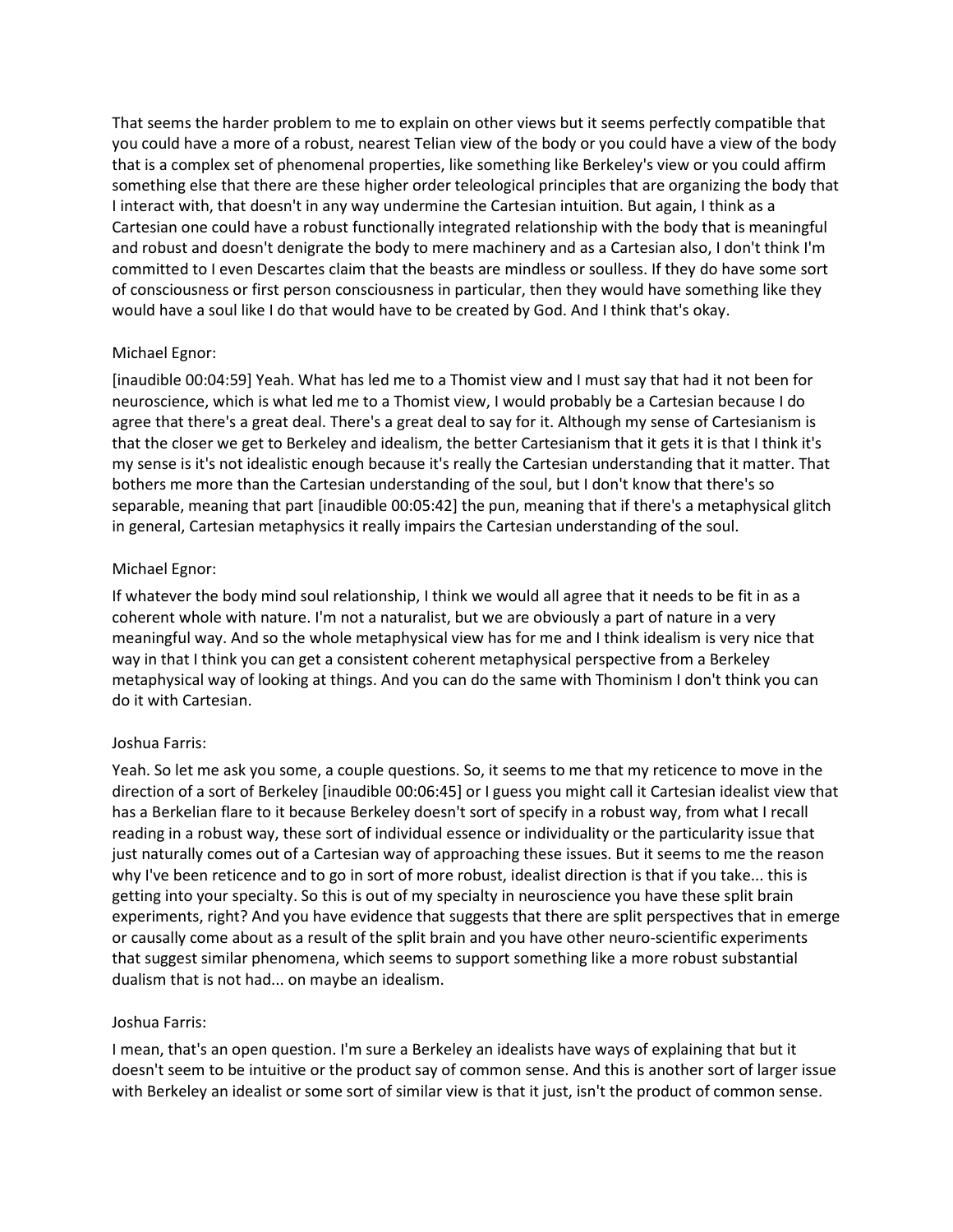It's not necessarily inconsistent with common sense it, so if there's, unless I have some sort of overwhelming reason to sort of pick up a view, a theory that makes better sense of the scientific data, I'm just inclined to take a more common sense approach and say, "Yeah, we have these two substances neuro-science seems to support that when my... when something happens to my brain it affects me and my conscious states functionally or at least it affects my perspective, which you might there's a distinction there between perspective and consciousness." [inaudible 00:09:05] And that seems to be more naturally at home with something like a Cartesian Dualism rather than a idealist perspective that doesn't give substantial sort of substantiality to the body.

# Michael Egnor:

Right? I think the strongest argument from science for idealism, and quite honestly, I think this is decisive or least at our present level of science is an observation that I heard about years ago in college that fascinates me, it still fascinates me. And that is when you look at the quantum mechanical world or the world on the quantum mechanical level matter disappears. That is in its most basic or in its most detailed reality at the quantum world, nature is an idea it's not material, electrons are not little balls of things. Electrons are ideas. They're, ideas expressed by equations, [inaudible 00:10:12] For example, when you look in a reference book and it gives you the mass of an electron, it doesn't say which electron, because if you want to know the mass of a billiard ball, you have to say which one, because they'll be a little different from Baltimore, but there isn't any difference from electron to electron there's one mass and people have even said, do we know that does not more than one electron, could it just one that is popping up everywhere?

# Michael Egnor:

So the whole notion of individuation of matter disappears at the quantum level, which is a very idealistic way of looking at the world. So I think quantum mechanics is sort of the scientific expression of idealism, and it's a powerful, argument. So you really can make a case that matter is in the mind because quantum mechanics is all mind. So I think idealism, from that perspective, I think I idealism is true. And I think it is in some ways the best way of looking at nature, but there are aspects particularly of the mind brain relationship that strongly support. You mentioned split brain surgery, which is endlessly fascinating stuff. And it was originally... the original research on it was by Roger Sperry. Who's, neurophysiologist worked in the mid 20th century, won, won the Nobel prize for, for this.

# Michael Egnor:

And I've operated on and worked with split brain patients over the years. And Sperry noted this too, that in some ways, the most remarkable thing about them is not the stuff that spar found, what spar found, which were perceptual disconnections were very subtle, very difficult to find. That's why he won the Nobel prize for it was that they weren't obvious. It took a lot of very subtle research to find it, the most remarkable thing about these people is that they're, no different after the surgery than they are before that the hemisphere of their brain are functionally disconnected. And they're the same person. It would be as if you took your chainsaw to your desktop computer, cut it in half and it still worked just fine. It say, there's something awfully odd about this computer. Cause it shouldn't work just fine when he cut it in half, but it does.

# Michael Egnor:

And that's an awfully strange thing. And it was so strange that it led to Sperry to reject materialism. He had no use for the materialist view at all, but there is a split things do split in what, but what splits is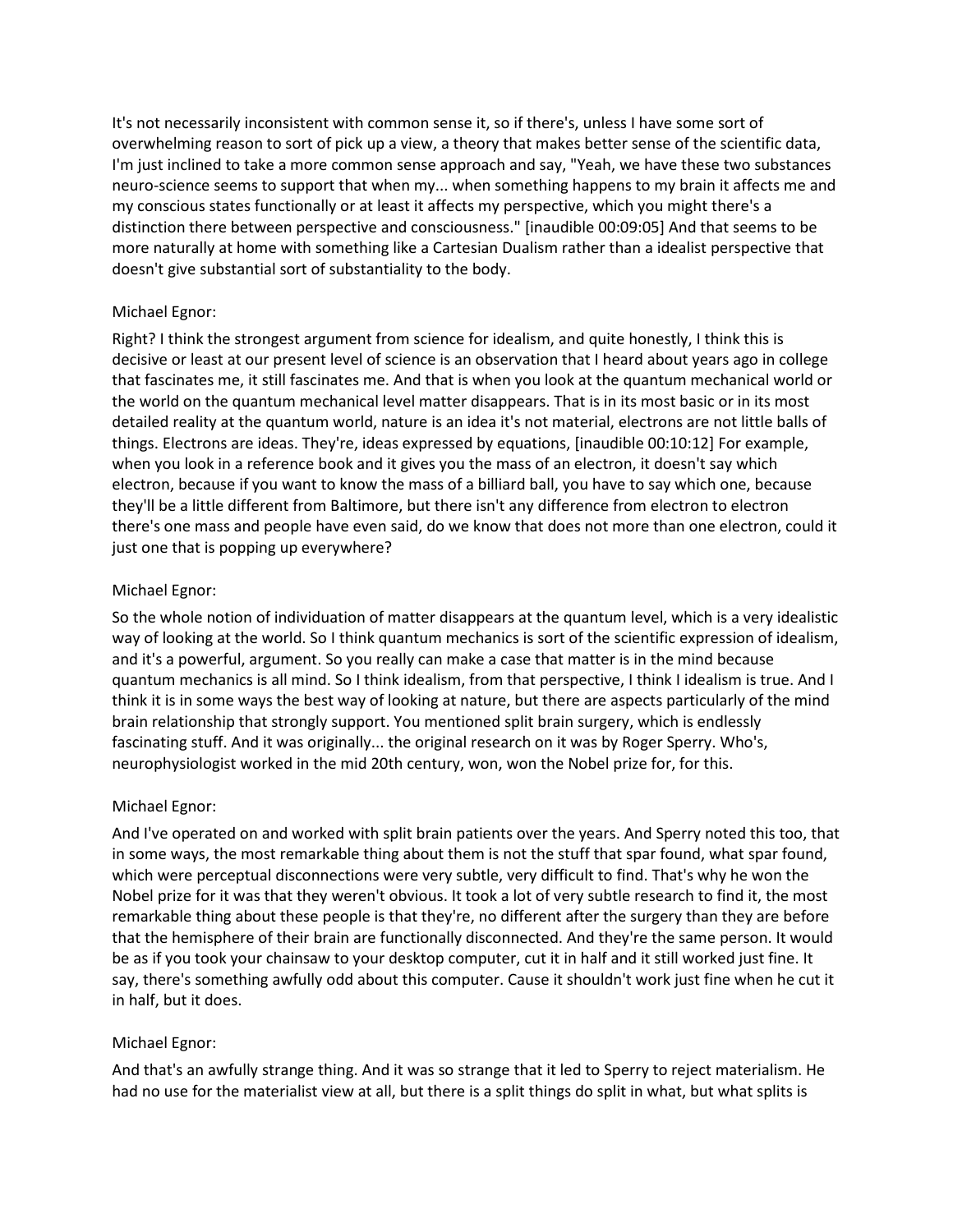only perception, perception, splits, but intellect doesn't split a sense of self doesn't split the will doesn't split. And there's been fascinating follow up on, Sperry's work by two researchers, Justine Surgeon, and Yas Pinto, who have looked at these patients more carefully and they found an observation. That's a tree. There's a brilliant experiment that surgeon did with these patients. And what she did is she took a bunch of split brain people, and she presented letters to their visual fields in such a way that she was presenting different letters to the isolated hemisphere. Like your right hemisphere might see a K and your left hemisphere might see an N and your hands and your arms.

# Michael Egnor:

Of course, aren't controlled by the opposite hemisphere. So in a person was split brain. The right hand is controlled by their left hemisphere, which sees their right visual field. So their right hand can only respond to the right visual field. And their left hand can only respond to the left visual field. And there's no connection, at least no obvious connection between the two of them. So what she did was she would show them letters and she'd asked them to, push a button when they, see a letter, ect. And then she'd say, I want you to push a button when one or both of the letters are consonants. I'm sorry, are vows when one or both of letters are vows, push a button. So people would see these disconnected letters and these different hemisphere that aren't, that aren't connected. And when they would see a vowel, they'd push it.

# Michael Egnor:

But they weren't told which hand to use to push the button. And there was a button at each hand. And as it turned out, when they would see a vow say in their left, in their left hemisphere, they would just as often push the button with their left hand as they would with their right hand that as they push the buttons, regardless of what hemisphere was driving the hand, it was just 50-50, which meant that somehow the hemisphere that didn't see the vow knew it was a vow. And the interesting thing is that these people still had a perceptual disconnection, but they could figure out which one was the vow. And that was not disconnected. That was unitary. It didn't matter which hand and which hemisphere they knew. So that, so beautifully fits the Aristotelian to view of the rational soul that it takes my breath away.

# Michael Egnor:

What it's saying is that the perceptual disconnection is there because the sensitive soul, which is the material powers of the brain is in fact split or the sensitive powers of the soul are split. So perception is split, but intellect and will, which are immaterial powers of the soul cannot be split. And indeed they are not split with split brain surgery. So it's beautiful work it's fascinating. Work it to me it Hughes perfectly to the Aristotelian to mystic model of my brain relationship and Cartesianism, doesn't explain very well. The perception split and idealism doesn't explain it well either but toe nails and nails it. The other thing that I think is absolutely fascinating and this is something that has not been in my view questioned or investigated as it should just by the medical let alone, the you basic is an observation by Wilder Penfield who is the pioneer in seizure surgery back in the 20th century.

# Michael Egnor:

And Penfield noted that there are no intellectual seizures. That is that when people have seizures, the seizure is is a kind of a random Stochastic Activation of the brain electrical impulses get going and they can happen anywhere. Do anything, meaning that it can make your arm jerk. It can make you fall down and go unconscious. It can make you see flashes of light. It can make you have emotional experiences. It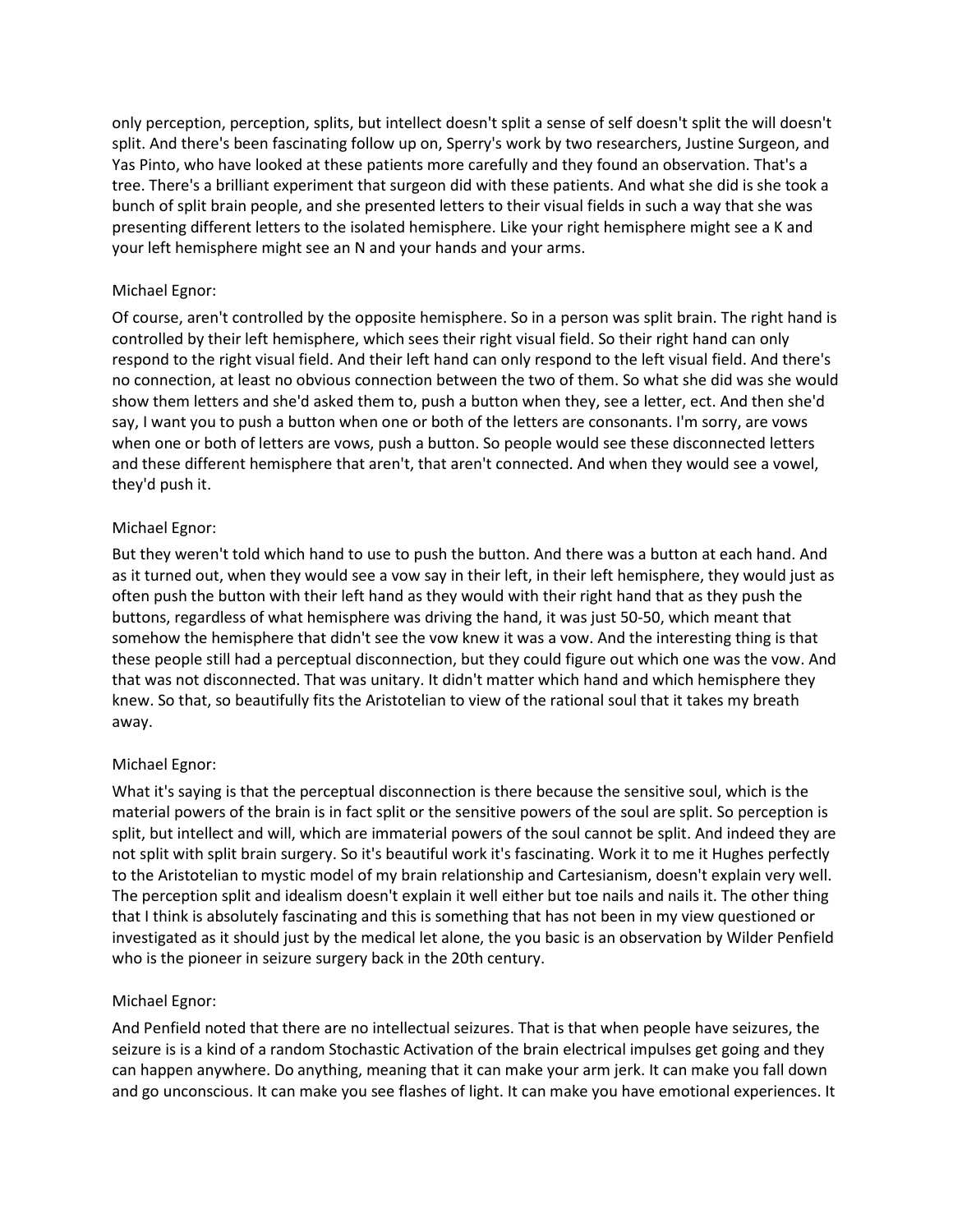can make you have memories and smells and they're all practically anything. It can be a part of a seizure, except people never have intellectual content that as people never think abstractly during a seizure and that's remarkable that is that no one ever does calculus as a part of a seizure or even simple arithmetic, no one ever adds one plus one repeatedly as a seizure no one ever contemplate justice or mercy as a seizure but practically anything else you can think of has been described as the ichthyosis of a seizure and Penfield said, "Why not?"

# Michael Egnor:

I mean, if most of the brain is devoted to abstract thought, why wouldn't an occasional seizure, fire off an occasional abstract thought and it never does. And that's exactly what Aristotle would've said. I said, yeah, because abstract thought is not material doesn't come from the brain. The brain conditions our ability to think. Abstractly, if you drink a lot of alcohol and you have EtOH floating around your neurons you're not going to think abstractly as well as if you don't. But the actual cause of the abstract thought is not the brain. It doesn't come from the brain. But then again, there are thoughts that are caused by the brain but they're not abstract there're emotions they're perceptions, they are movements. So this dichotomy between perception and cognition is very real in neuroscience and the only metaphysical framework that also has that dichotomy is the Aristotelian Thomas understanding of the soul. So that's why Thomist

# Joshua Farris:

Yeah, that's interesting. Yeah. I guess I'm hung up on the Aristotelian framework as being the only way to make sense of or explain that sort of data. I mean, when you read somebody like Richard Swinburne in his 'The Evolution of the Soul.' He gives all sorts of thought experiments about how desires and since perceptions are somehow functionally integrated processes that are dependent upon cognition and neurology and so he recognizes that. So in that way he may be affirming something like an Aristotelian view of the body but is it someone who affirms let's say hypothetically emergentism is a phenomena that is sort of set up by God as a sort of law like relationship where there is this lawful occurrence that just occurs when these complex set of conditions are met, would that not provide any sort of explanatory power similar to the Aristotelian conception?

# Michael Egnor:

Sure. I say this humorously, but I actually believe it. First of all I think idealism is best understood as Augustine said, that "Creation is a thought in the mind of God." That is that we and the universe we inhabit our thoughts in God's mind. And that they're quite real because their thoughts in God's mind, that's not to diminish them, but that's what we are and that's an idealistic under understanding of metaphysics. But I would say tongue-in-cheek that God is a Thomist. That is that the structure in the divine mind Hughes rather closely to the Thomist view. So you can say that I'm a Thomist and idealist.

# Joshua Farris:

Mm-hmm (affirmative).

# Michael Egnor:

To me, that makes the most sense. That's the thing that... But I can't because of neuro-science, as well as some other things in science for example, the collapse of the quantum wave form, the notion that things exist in an array of potential states until they are observed.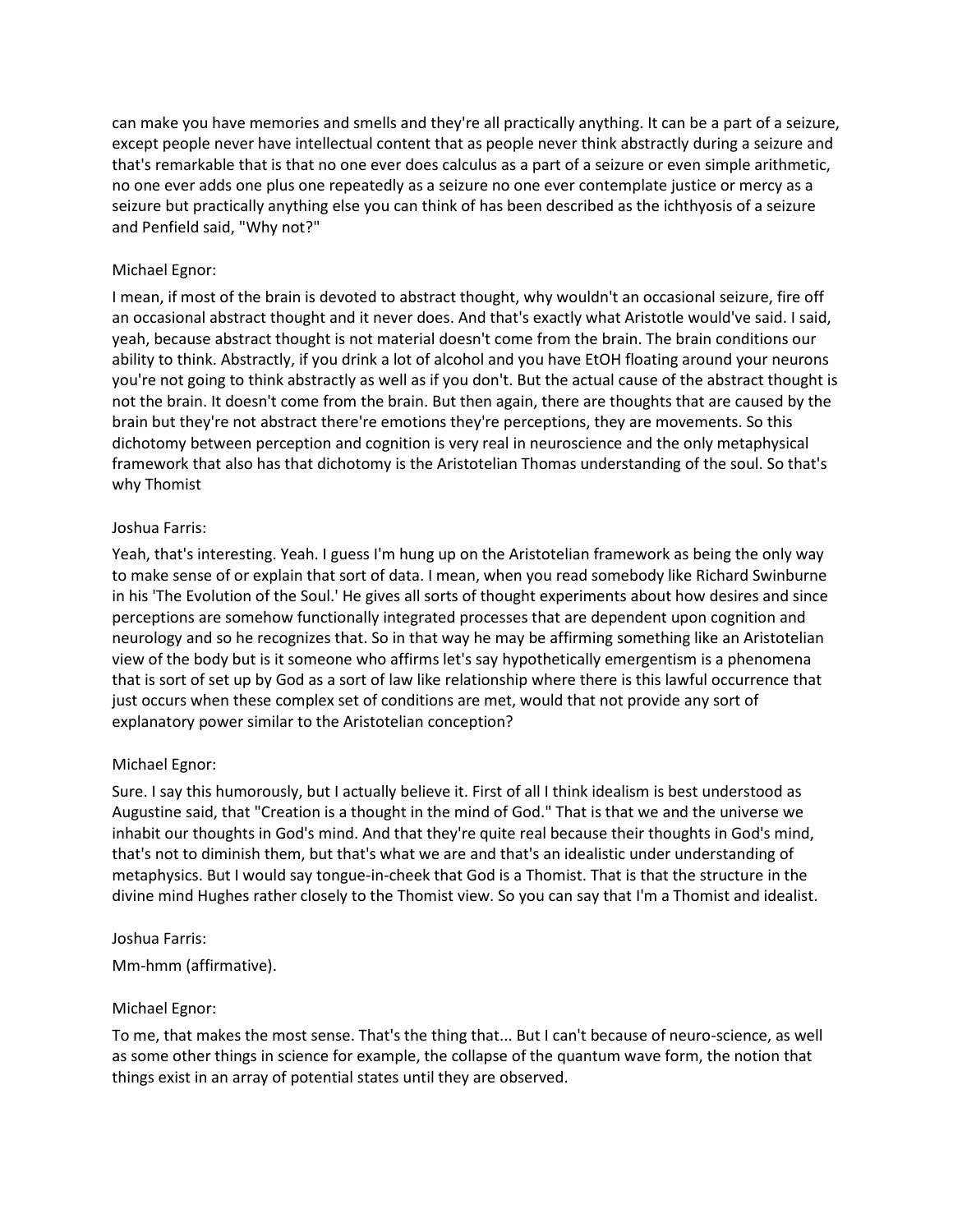# Michael Egnor:

And then they collapse into an actual state is straight out of Aristotle who described Potency and Act. I mean, that it's and Heisenberg noted that Heisenberg said, "If you wanted to understand quantum mechanics in 2300 years ago, just Read Aristotle." What seems strange to us is not strange at all from a hypomorphic perspective at the quantum level, the transition from Potency to Act is collapse in the quantum way form. And actually St. Thomas said something that blew me away blew me away and Dianama when he was discussing the active intellect, that is that in the Aristotelian Psychology, the intellect has an active and a passive power and the active power is the power that extracts the intelligible form from something and it basically takes you from a particular thing in your environment to a conceptual understanding of what that thing is all about.

# Michael Egnor:

So the active intellect, metaphorically breaches out and grasps the intelligible form out of something and the passive intellect receives that form. It allows you to understand it and what St. Thomas said was that "In order for the active intellect to grasp the form of a substance, it must reduce the substance from Potency to Act." It can't grasp the form until the substance is in Act, because if it's a Potency, it doesn't exist." Which is exactly the mental dependence of quantum collapsed that we see in quantum mechanics that is that the mind has to collapse the wave form in order to grasp it and that's what St. Thomas said 1000 years ago. So it just gave me chills, gave me chills. So the Thomistic-Aristotelian understanding of the mind and frankly of a lot of science is so perfect. It's so elegant that, as I said, I think we are ideas in God's mind, but God's a Thomist.

#### Michael Egnor:

So, and my problem with the Cartesian view is, well, first giving full respect to the idea that there is an eye that's missing in Thomism that it certainly is missing in materialism, but it's missing in Thomism that the Cartesian view does show respect to which I think is very good. My problem with the Cartesian view is that Cartesian metaphysics is so raw in so many ways that I find... I can't accept the mind body metaphysical aspect of such an inadequate metaphysics in so many other ways, its just greats, for example, what is matter? That is that if one comes from a Cartesian perspective how does one explain? I mean, what is matter?

# Joshua Farris:

Yeah, well, obviously there's the traditional Descartes sort of line or at least the interpretation of Descartes and there's the Neo-Cartesians who don't always put their full commitment behind that sort of definition.

# Michael Egnor:

And the definition would be that which is extended in space. Is that the-

#### Joshua Farris:

Yeah. Its a sort of quantitative measured extension that's what matter is but again, yeah. I mean, a Cartesian of today a contemporary Cartesian isn't committed to that necessarily. I don't think it follows from the commitment that one makes about the soul or personal identity. I am wondering if something like an Aristotelian conception of matter or an idealistic slant of a sort of Aristotelian conception of matter can be compatible with a Cartesian view of the soul. I mean, most Cartesians today are actually affirming. They're not coming with a sort of full blown metaphysical picture that they have parsed out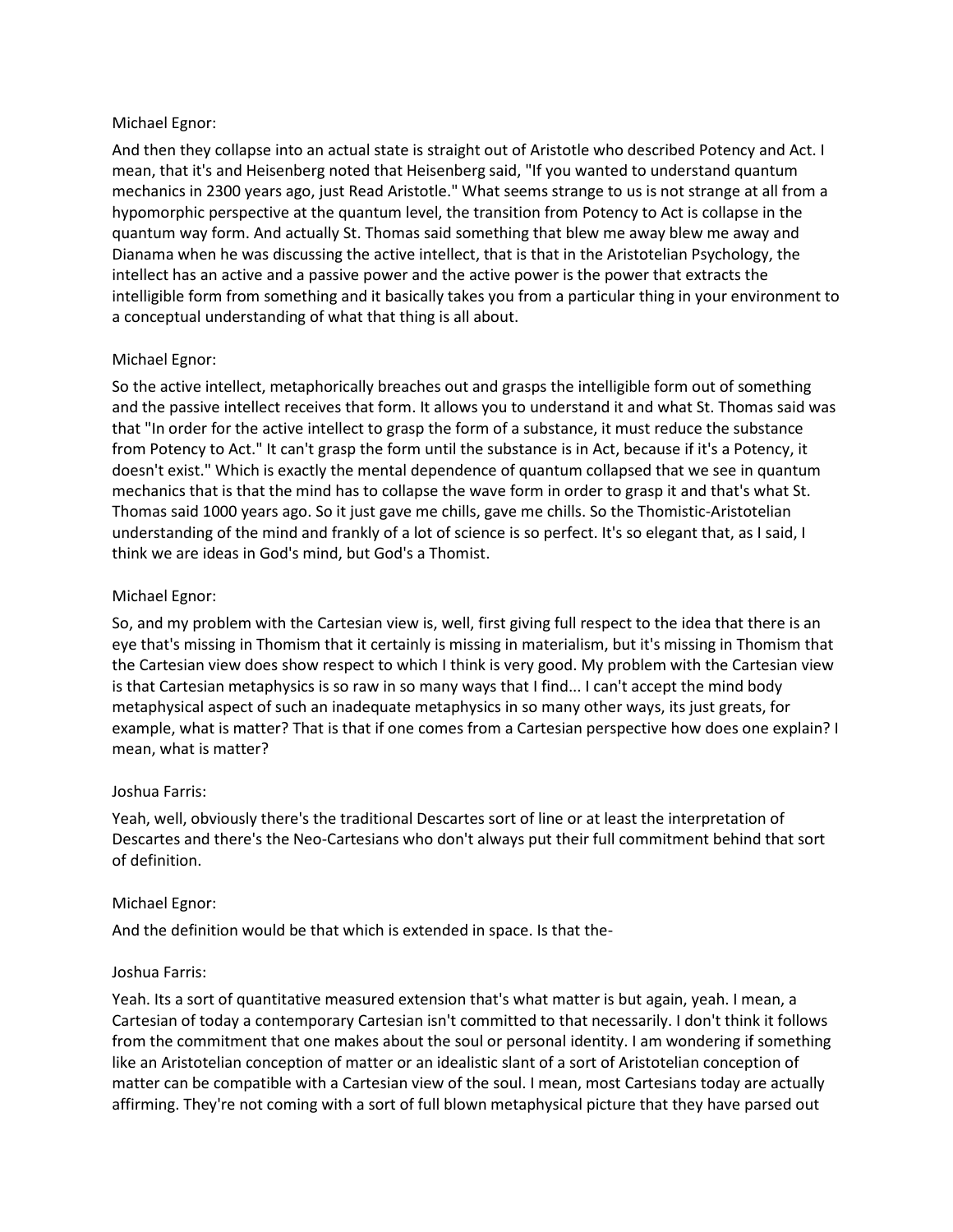with respect to a mad or they're not coming at it from with the sort of the freight of the sort of Aristotelian chronological categories but they are gesturing maybe in that direction, which-

# Michael Egnor:

...the problem is that in the Aristotelian view of matter of course in kind of a most fundamental way matter is potency, but matter, or in a substance, I think Aristotle would say is the principle of individuation and in Cartesianism at least for a human being the principle of individuation is the soul. So it's completely different so I don't see how you can blend them. I mean, the Aristotelian understanding of matter is that it individuates his understanding of form is that it doesn't individuate. It's the principle of intelligibility. It's not the principle of individuation. So in a sense, the Aristotelian telling view of the human person would have just the opposite metaphysical commitment to that of Descartes that it's the matter of the person individuates the person and the soul is the intelligible part Descartes would say, "Well, the matter is that measurable. So the intelligible part and the soul is what individuates it's kind of the opposite."

# Joshua Farris:

Yes. Yeah, that's right. Yeah. So I think if you come at identity from an Aristotelian perspective, if matters, what individuates, then I don't think we're ever going to get at that more fundamental feature. That makes me me.

# Michael Egnor:

Right.

# Joshua Farris:

And I think that's the harder problem. I think there's probably on logical ways we could set up to make sense of how sort of how matter works and how it sort of affects the mind. How it affects perception we can make sense of that if we have a sort of functionally integrated soul body interaction but I don't think the Aristotelian can ever make sense of the individuality of personhood.

# Michael Egnor:

Right, and I think the Aristotelian almost would try to skate over that by saying that the person is the composite. So the individuation of the person is because of his matter, but the person himself is the composite. Therefore he is individuated because he's composite of matter so however I think I do agree that that's kind of skating I don't come away emotionally satisfied with that because there is let's face it there's metaphysically simple me. And I was going to say that I know well but [inaudible 00:28:32] would say, "No I don't know me well at all that me is what knows not what is known." And there is something hit me that knows that is me. It's not in me, it is me and I do agree that the Cartesian view can handle that and I don't think they took us through few handles particularly well. And I still keep going to the idea, well, if we were thoughts in God's mind and God was a Thomist maybe that would handle it well. So-

Joshua Farris: Maybe yeah.

Michael Egnor: